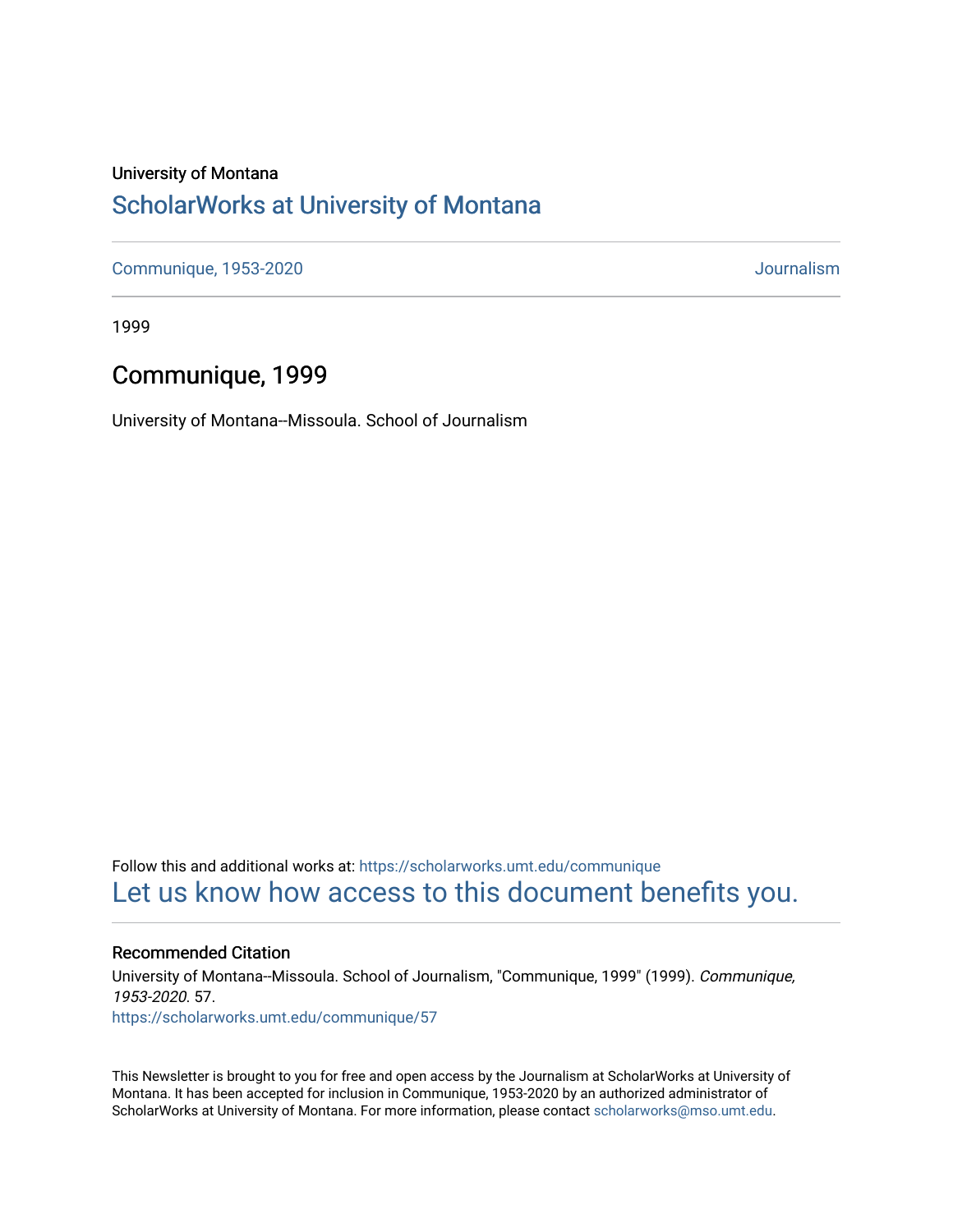



New journalism Dean Jerry Brown tries out a Dean Stone-era typewriter.

# **Crazy in Montana** *Dean Jerry Brown takes the reins, asks alumsfor continued support*

 $\sum$  hen word leaked out in Auburn, Alabama, to become the dean of the University

#### **words from the dean**

of Montana School of Journalism, responses from friends and colleagues fell neatly into two groups: "You

crazy fool" and "You lucky dog."

The first saw my move to what they considered frozen tundra as the confirmation of long-held suspicions regarding my sanity. The second consisted of scenery-struck people who actually had visited or lived in Montana, and they considered me fortunate to be escaping the steamheat. My answer to both was, "You are right."

Neither group was particularly interested in hearing a dissertation on why I decided to come here after 20 years on the faculty and seven as journalism department head.

Here's a brief version: When nationally respected educators called me to tell me this school was worth a look—though it was more than 2,000 miles from my Southern stomping ground—I heeded their advice.

What I found was a program much like Auburn's. It is grounded in a professional approach to journalism education. The professors are real working pros, not communicologists. It has a first-rate student newspaper, its graduates perform remarkably well. And not the least of the School's strong points is the support from alumni; (It is worth mentioning here that after I accepted the position, one of the first letters of congratulations came from Don Oliver, veteran NBC newsman, from the class of 1958.)

What I learned as Auburn's journalsee *"Brown" backpage*

#### **distinguished alum**

# **Kinney honored**

#### **By SHERI VENEMA Visiting Assistant Professor**

In 15 years as a runner, Don Kinney has finished more than 40 marathons and jogged from border to border in both Montana and Colorado.

In more than three decades in

broadcast journalism, the 1964 UM grad has worked with Walter Cronkite, survived a pink slip when his bosses decided he wasn't "star quality," and created an award-winning TV news show that celebrates its



**Don Kinney**

20th anniversary this year. Clearly, Don Kinney can go the distance.

For service to his profession and to the University, Kinney was one of nine UM grads recognized with the Distinguished Alumni Award during Homecoming '99 in October. He became the 40th School of Journalism graduate so honored since 1960.

*see "Kinney" back page*

#### **in this issue** Catch up with "Class Notes" and "Obituaries." *Pages 2-7* Support the University and receive a tax break. *Page 5* UM awarded \$200,000 for creation of endowed fund. *Back page*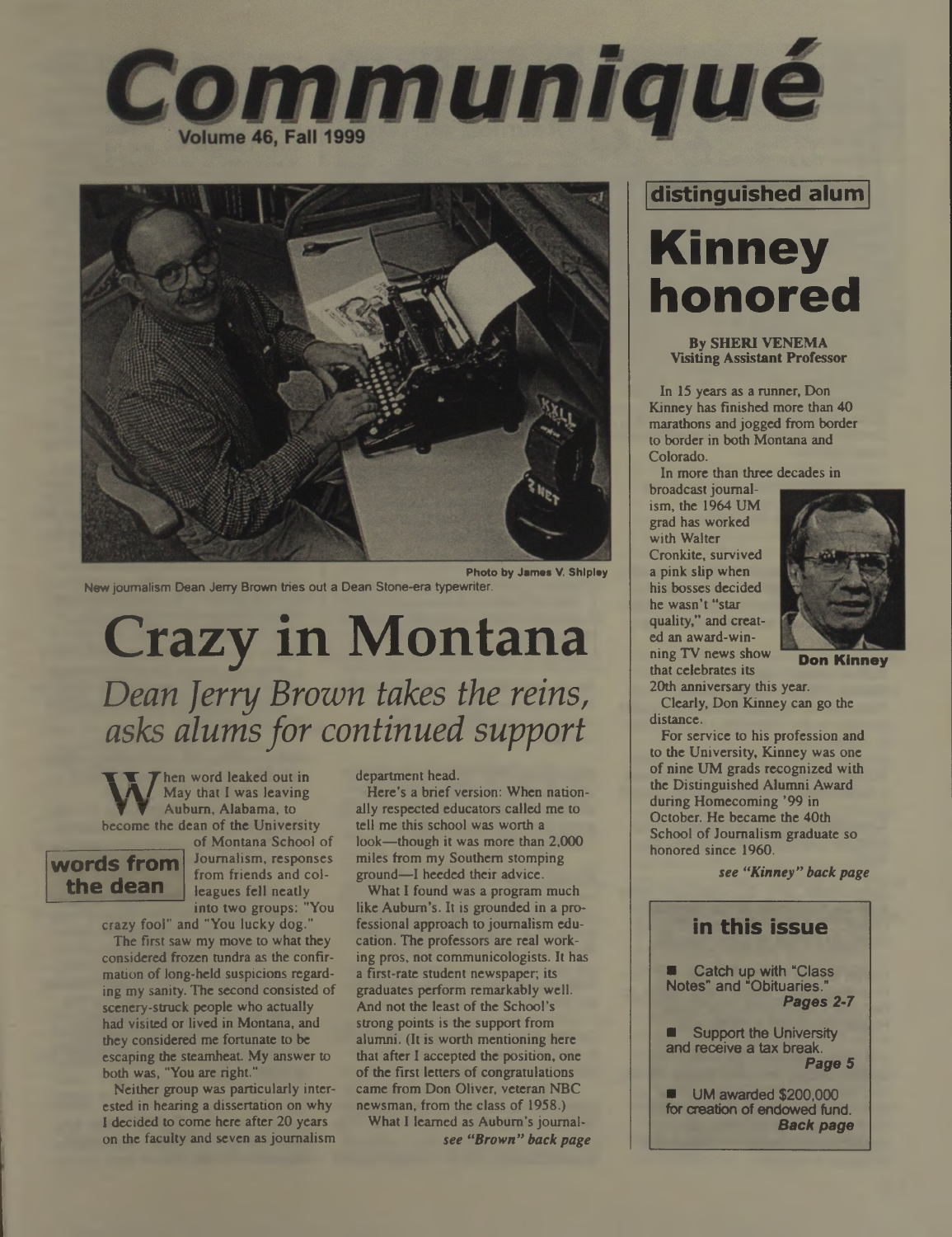

*This edition of "Class Notes" was compiled from information submitted by alums in the past year and a half, so some of the information may be dated. Ifyou have updates or career changes you'd like us to note, please send them to "Class Notes," in care of Dean Jerry Brown, School of Journalism, The University of Montana, Missoula, MT, 59812. Or you can e-mail us at salisbur@selway.umt.edu.*



Sonia Ammondt, M.A. '99, is a copy editor/page designer for The Bend (Ore.) Bulletin. Her classmate Beth Britton, M.A. '99, is the paper's business reporter.

Former KGBA news director Anna Johns, '99, is producing the <sup>11</sup> o'clock news for WSAV-TV in Savannah, Ga.

Kevin Rhoades, M.A. '98, works as a writer and editor for the Outdoor Writers Association of America, which recently moved its headquarters to Missoula.

Former Kaimin editor Thomas Mullen, '98, is writing for The Associated Press in Helena and is on his way to the Oklahoma City bureau in December.

Sidney Cain, '97, is covering Butte as a bureau reporter for KTVM Channel 6.

Cory Cachola, '97, is an advertising artist for The Montana Standard in Butte.

Terry Stella, M.A. '97, was lured away from the copy desk at The Bremerton (Wash.) Sun to work as an editor for Microsoft's Encarta encyclopedia.

Karen Chavez, M.A. '97, has left The Post Register in Idaho Falls, Idaho, to become a reporter for The Lake Powell Chronicle in Page, Ariz. .

UM grads Kortney Rolston, '97; Justin Grigg, '97; and Corey Taule, '94, make up the "Grizzly mafia" at The Post Register in Idaho Falls. Kortney and Corey work as reporters and Justin is a copy editor/page designer.

### **Reunion anyone?**

How about a J-School Reunion in the fall of 2000? That's a question some alumni and former Dean Nathaniel Blumberg have been asking.

A committee is being put together  $\cdot$ to determine interest and The "Communique" seemed like a great way to reach more than 1,700 past students, grads, deans and profs. We could have a special J-

School Reunion in September on a football weekend and not get caught up in the Homecoming festivities. We are looking at putting together a fun Friday evening program and dinner, a special tailgating party before Saturday's game and post-game class gatherings Saturday evening.

Are you interested? Drop a short note to the "J-School Reunion," in care of the UM J-School.

Let us know if you like the idea for a September weekend or if you prefer the Homecoming weekend. We will then develop a mailing list and inform you of specific details in the spring.

Sonja Lee, '97, has joined the staff of The Longmont (Colo.) Call after a short stint at The Casper Star-Tribune.

Nikki Judovsky, '96, has joined the sports staff of The Missoulian after working as a sports reporter and copy editor with The Gazette-Times in Corvallis, Ore.

Karuna Eberl, '96, is an entertainment reporter for The Colorado Daily (Boulder) newspaper and a regular writer for a couple of Internet sites. She's also working on a novel.

Kate Friedlander, '96, is a reporter for The Bend (Ore.) Bulletin.

Former Kaimin editor Kyle Wood, '96, is studying law at the University of Washington School of Law.

Gary Thain, '96, is chief photgrapher for The Herald-News in Klamath, Ore.

Dan McComb, '96, is freelancing and

working on a master's degree in visual communications in Seattle. Steve Lympus, '96, is in his first year of seminary in Vancouver, B.C.

Ray Stout, M.A., '96, is a reporter for the twice-weekly Western News in Libby. He covers education and natural resource issues.

Jennifer Jasek, '95, is in her fifth year of radio sales and promotions working for San Diego radio stations, KYXY 96.5 & 103.7 The Planet.

Patricia Snyder, '95, covers education and state government for The Daily Courier of Grants Pass, Ore. She recently won regional awards for reporting on education and gambling.

Bill Heisel Jr., '94, and his wife, Jennifer Heiger, recently landed jobs with The Orange County Register. Bill joined the paper's Pulitzer-prize-winning medical reporting team, and Jennifer covers real estate. Before joining the Register, the two worked for The Montana Standard and The Yakima (Wash.) Herald-Republic. Their investigation of the Yakima area's dairy industry won the Edward J. Meeman Award for environmental reporting. The series also received the Gerald Loeb Award for distinguished financial reporting.

Jim R. Kittle, '94, is teaching journalism and English at Hillcress High School in Idaho Falls, Idaho.

William Barber, '94, is a captain in the U.S. Marine Corps and learning to fly FA/18 Hornets.

Mark Heinz, '93, is a copy editor/designer for The Times-News in Twin Falls, Idaho. He and his wife, Marie, have two young sons.

Francine Lange, '93, is living in New York City, where she writes for the Pfizer Inc.'s employee magazine. She's also working on a master's degree in Pace University's publishing program.

Brian Walker, '93, is a writer, editor and designer for Capitol Press, an agriculture and forestry publication based in Salem, Ore.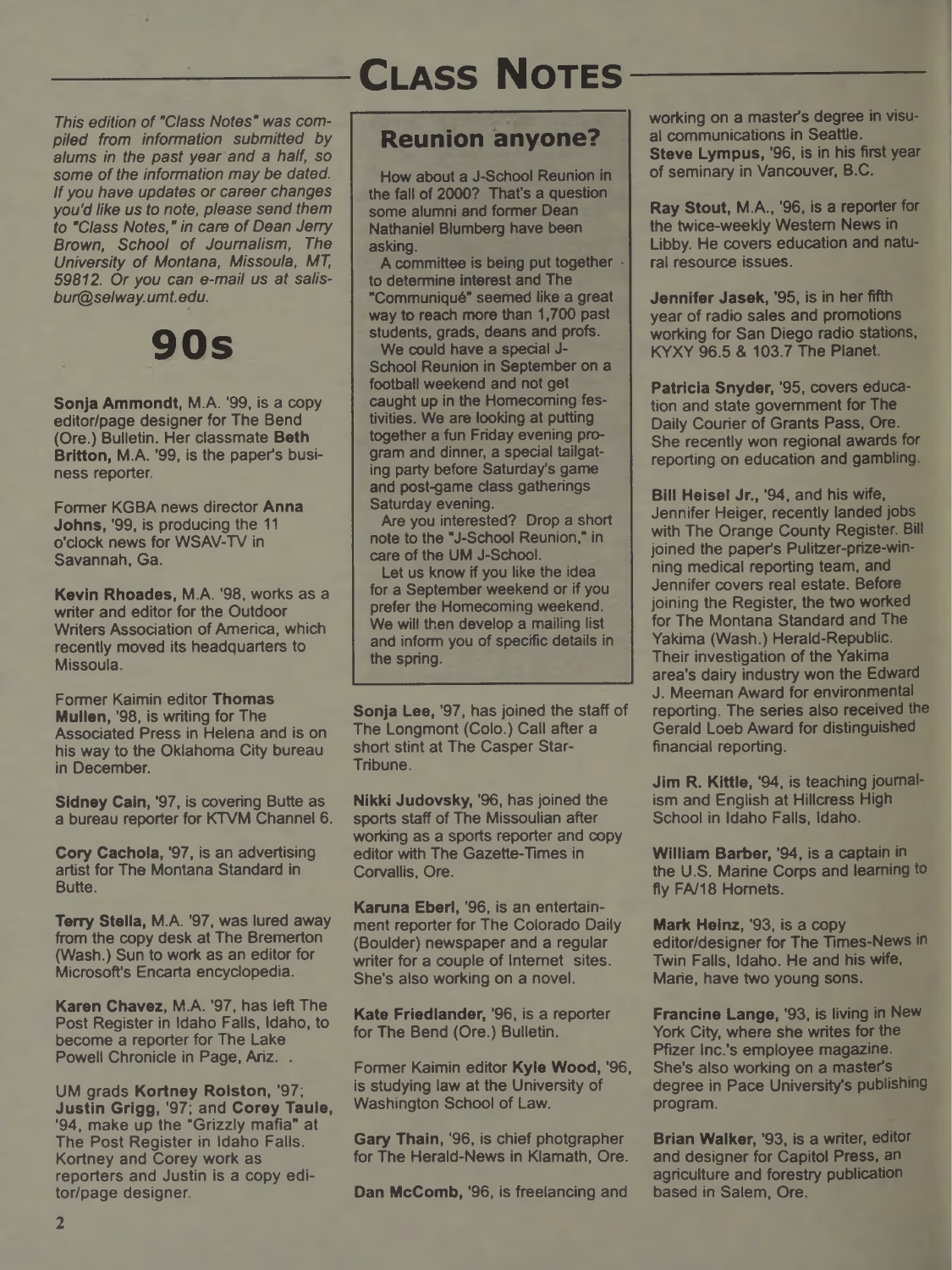John Stucke, '93, covers the economy for The Mlssoulian. John returned to Missoula after working for The Montana Standard and newspapers in Sheridan and Gillette, Wyo.

Joe Kolman, '92, is married and covering southwest Montana for The Billings Gazette. Before joining the Gazette, Joe was a reporter and editor at The Bozeman Daily Chronicle.

Sharon Moses, '92, is pursuing a master's degree in cultural anthropology. She presented two papers at the 51st Annual Northwest Anthropological Conference in April of 1998, in Missoula. Following the presentation Sharon did fieldwork in Belize.

David Sirak, '91, is on the move again. He's the new news operations manager at WFTV-TV in Orlando, Fla.

Judy Matovich Blunt, '91, is an assistant to the head of UM's English Department. She completed a master's degree in 1994 and has won prestigious awards for her essays and poetry. Judy also has a memoir under contract.

Donna Bodner, '91, is a lead technical writer for Computers Unlimited, a software development company in Billings.

Seth Kantner, '91, is living and working as a writer, educator and commercial fisherman in Kotzebue, Alaska. His freelance articles and photos have appeared in Outside magazine, Alaska Magazine, Alaska Geographic and the Japanese magazine Switch.

Sherry Loberg, '91, teaches high school journalism in Hot Springs and publishes the town newspaper, The Little Baldy Press.

Nettie Powers Traxler, '91, works part time for Century 21 Heritage Realty in Helena. Her husband, Mark, works as a wildlife biologist with the Montana Department of Transportation. They have two sons.

Shanna Lutey Shrader, '91,and her husband, Dale, are stationed in Fort Wainwright, Alaska, where Dale flies Blackhawk helicopters for the U.S. Army. They have two young children, a boy and a girl.

Karl Rohr, '90, is working on his doctorate at Ole Miss. Before returning to school, Karl worked for The Enterprise



**Photo by Todd Goodrich/Unlversity Communication\***

**Television and film star Carroll O'Connor, right, tells professor Carol Van Valkenburg, Dean Jerry Brown and several journalism students about his days as a Kaimin editor. O'Connor and his wife were invited to campus this fell in celebration of their contributions to the University of Montana.**

Mountaineer in Waynesville, N.C., where he won North Carolina Press Association awards for serious columns and feature writing and a National Newspaper Association award for agricultural coverage.

Bethany McLaughlin, '90, is chief of the human relations office for the Montana Department of Public Health and Human Services in Helena. Her husband, Kevin McRae, '88, is a labor relations specialist for the state Department of Administration.

## **80s**

Janelle Ruffcorn-Wilson, '89, conducts radio industry market research for The Research Group in Seattle.

Michele Troxel, '88, is unit manager for the nightly news magazine "Evening Magazine" at the NBC affiliate in Seattle, KING 5 Television. The program won 13 Emmys this year, and is the nation's highest rated locally produced news magazine program.

Michelle Willits, '88, moved from features editor at The Daily Sentinel in Grand Junction, Colo., to become the entertainment section editor for the The Review-Journal in Las Vegas, Nev.

Kathy Dunne Dunnehoff, '87, is teaching writing and literature at Flathead Valley Community College.

Suedee Galle Grissom, '87, and her husband work for Campus Crusade

for Christ at the University of Idaho. They have a young daughter.

Janie Sullivan, '87, is director of the Faculty Development Department in Academic Affairs for the University of Phoenix in Phoenix, Ariz. Since her graduation from UM, Janie has earned an MBA and a master's degree in education administration.

Former Kaimin editor Kevin Twidwell, '87, is an attorney in Seattle for the firm of Davis, Wright and Tremaine, a law firm with a national media law practice.

Shane Bishop, '86, was the producer of a recent hour-long "Dateline" program that chronicled the case of an Atlanta police officer who was charged with robbing and murdering a female motorist in 1993. At that time Shane had been with NBC for three years, producing shorter segments and writing copy for "Dateline" hosts Jane Pauley and Stone Phillips. Shane's wife, Erika, '86, is a freelance producer for PBS, the TV Food Network and others. Shane and Erika have a daughter.

Doug Decker, '85, directs the Tillamook State Forest Interpretive Program in Forest Grove, Ore. Doug and his wife, Marie Mahon-Decker, have two children and live in Portland.

Marlee Miller, '85, is communications director for the Sacramento Metropolitan Chamber of Commerce in Sacramento, Calif.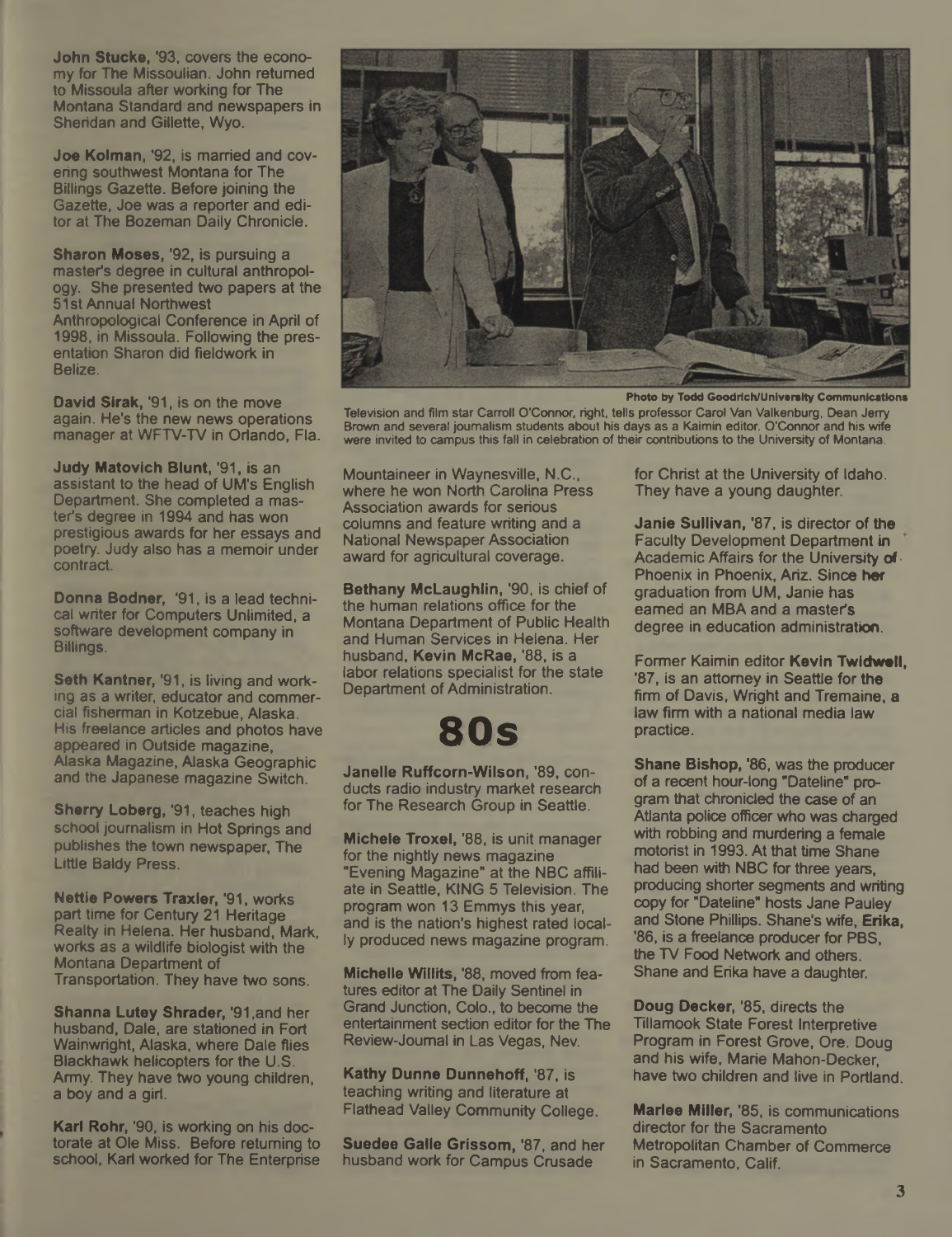Kelly S. Buechler, '84, is director of development at Mercy Medical Foundation in Williston, N.D. Kelly and his wife, Roxana, have two young boys.

Ann Hennessey, '84, is living in San Jacinto, Calif., and teaching special education at an alternative high school for at-risk students. Before that, she worked as a reporter for The Press-Enterprise in Riverside, Calif., and did some freelancing and political consulting.

Perry Backus, '83, was selected from among hundreds of journalists nationwide to receive the Conservation Communications Award in 1997. Backus was nominated for reporting "above and beyond the call of duty to get the background on the issues." Backus has covered southwest Montana for The Montana Standard since 1989. He and his wife, Audrey, live in Dillon.

Sverre Kjetil Rod, '83, is the head of community relations for his home county (pop. 240,000) in Norway. He and his wife have three children.

Bill Lundgren, '83, is working for the West Glacier Mercantile in West Glacier.

Romney Dunbar, '82, is a news anchor and reporter for KION-TV in the Monterey, Calif., market. He and his wife, Priscilla, live in Santa Cruz.

Robin M. Taylor, '81, is the afternoon drive host for KMBR radio in Butte. She's recently been named assistant program director for the station and also serves as public service director.

Steve Stuebner, '81, has published a new coffee table book, "Idaho Impressions," and a third edition of "Mountain Biking in Boise." Steve is the Idaho stringer for The New York Times, and he writes for other newspapers and magazines. He and his wife, Amy Stahl, '82, have three children.

Stephanie Hanson Sisk, '81, is now the managing editor of The Suburban, a suburban newspaper in the Chicago area.

Patrick J. Sullivan, '81, is news editor at The Leader newspaper in Port Townsend, Wash. Patrick also conducts a mentorship program for high school photojoumalists and works with college interns. He moonlights for Alaska Power & Telephone Co. as a photographer and writer. Patrick and his wife, Marilou, have three daughters.

Jeanette Prodgers, '80, lives in

Butte. In 1997 she edited "The Champion Buffalo: The Frontier Memoirs of Yellowstone Vic Smith." The autobiography of the former scout and big-game hunter was published by Two Dot Publishing in Helena.

## **70s**

Debra L. McKinney, '79, one of the school's Pulitzer-prize winning alums, recently spent a year teaching English in Japan. She's back now, covering her home state of Alaska for The Anchorage Daily News.

Larry Elkin, '78, left The Associated Press to become a CPA and financial planner in Hastings-on-Hudson, N.Y. He is the author of the book "Financial Self-Defense for Unmarried Couples," published in 1995 by Doubleday. He publishes a financial newsletter called Sentinel ("after the mountain," he writes). He and his wife, Linda, also write a column on interesting charities.

**Bill Cook, '78, publishes a newsletter** titled It's Not Easy Being Green, a journal of Christian environmental action, based in Portland, Ore.

Craig Reese, '78, is editor of KIRO Radio News Fax, a daily package of news briefs compiled from The Associated Press and delivered via fax machines. On the weekends, he publishes The Mainstreeter, a quarterly magazine of the Northern Pacific Railway Association.

Gordon Dillow, 77, is writing a threetimes-a-week column on local issues for The Orange County Register. Before that he spent five years as a columnist for the now defunct Herald Examiner, and two years as a reporter for The Los Angeles Times.

Glenn Oakley, '77, has been doing a mix of magazine and advertising photography. Glenn shot the cover story in the November 1998 issue of Smithsonian Magazine, which has since offered Glenn another assignment. In the summer of 1997, Glenn covered the controversity surrounding a proposed gold mine near Lincoln, Mont.

Dave Trimmer, 76, has been sportswriter for The Spokesman-Review since 1988. He tells us he's won a few awards "but I write for readers, not pretentious judges."

JoAn Mengel Bjarko, 75, publishes and edits a monthly Colorado newspaper, The North Forty News, which covers several small communities in northern Larimer County. She and her husband, Mike, bought the 10,400-circulation paper in 1995.

Kay Black Balmer, '74, is a senior editor responsible for zone and suburban coverage at The Oregonian. Before that, Kay oversaw newsroom hiring for the 350,000-circulation paper. Other UM alums at the Oregonian include former Professor Patty Reksten, M.A. '89, now the paper's director of photography, and editorial writer Jill Thompson, '80.

Rich Laws, '74, works as a master control operator for KPAX-TV in Missoula. He is married and has two stepsons and three grandchildren.

Margaret E. MacDonald, '74, is executive director of the Montana Association of Churches. During her tenure, she has established a program to help communities confront extremism, bigotry and religious intolerance. She and her husband, John D. Smillie, have two children.

Gary MacFadden, 74, is executive director of Adventure Cycling in Missoula, which promotes cycling and publishes Adventure Cyclist magazine. In addition, Gary's organization develops and maps road and mountain bike routes and organizes bike tours throughout the nation.

Ronnene Anderson, 73, is a parttime copy editor for The Edmonton Journal in Edmonton, Alberta. Her husband, Mark Peppier, is a professor of microbiology at the University of Alberta. They have two sons.

Dennis Carollo, '73, owns the Iron Mountain Iron Mine, a top Michigan tourist attraction. He also helps the local paper by covering the occasional San Francisco 49ers game. (The 49ers' coach is an Iron Mountain boy and Dennis' former paperboy.)

Marjorie Bennetts, '73, owns a small public relations firm in Marina Del Rey, Calif. The business represents clients in the travel, hospitality and sports industries.

Khelly Webb, '72, is a chiropracter in Los Alamitos, Calif., where she treats local athletes and works with corporate clients as a high performance coach.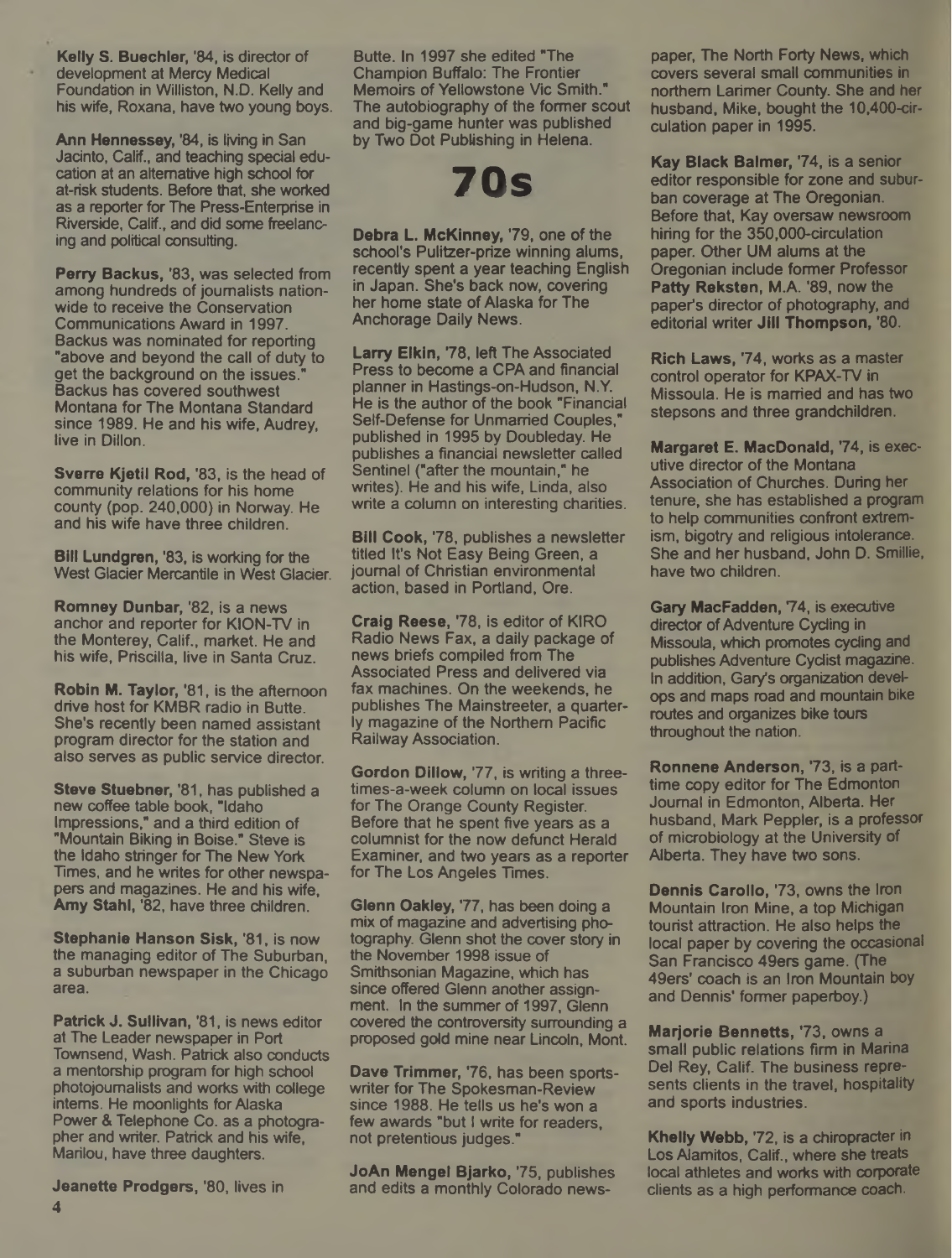Connie Revell, 71, is director of the Oregon Option, a federal-state-local partnership working on ways to reinvent government. She and her husband have two sons in college.

Robin Tawney, 71, lives in Missoula and is working on her next book for Falcon Press. Her most recent guidebook was titled "Family Fun in Yellowstone National Park."

Larry E. Bruce, 70, is office manager for the rural electric cooperative in Circle, Mont. "My memories of my college years and the J-school are among my most treasured possessions," he writes.

Louise Fenner, '70, is a senior writereditor for the U.S. Information Agency, European Branch.

# **60s**

George H. Peck, '68, has been named director of public affairs and marketing for The Medical Center of Aurora in Aurora, Colo.

Carl Gidlund, '67, retired in January 1998, as public affairs director for the Idaho Panhandle National Forests in Coeur d'Alene. He also retired as a lieutenant colonel from the Air Force Reserve. He and his wife, Sally, live in Hayden Lake, Idaho. When he isn't working with the National Smokejumper Association, Carl is skiing or working as a trail marshal on the new Hiawatha Bike Trail on the Montana-Idaho border.

Jane Susan Stahl MacCarter, '67, coordinates the Share With Wildlife program for New Mexico Department of Game and Fish in Santa Fe. The position involves writing and seeking funding on behalf of endangered species and other non-game wildlife. Jane, and her husband, Don MacCarter, and their children, Mindy and Kent, are all UM graduates. Jane and Don live in Santa Fe, N.M.

JoAnn Hacker Speelman, '67, is a reporter for The Daily Interlake in Kalispell. She covers police, courts and emergencies. She also writes for the Interlake's Flathead Business Journal.

Paula Latham Wilmot, '67, who says she's worked about every desk at The Great Falls Tribune except sports, has recently returned to city desk reporting.

#### **Montana Tax Incentives Encourage Endowment Gifts**

To encourage gifts to endowments in Montana, the 1997 Legislature enacted a law to provide a state income tax credit for certain contributions by individuals, corporations, and estates to permanent endowment funds held by Montana charitable organizations, such as The University of Montana Foundation.

The time is at hand for promoting endowment growth, as the tax credit is in effect only through December 2001.

The law offers an incentive of 50 percent of a qualifying contribution, to a maximum of \$10,000 per year per individual, for irrevocable planned gifts. Gift types that qualify include: current and deferred charitable gift annuities; charitable remainder and lead trusts; life estate agreements (gifts of a home or farm); paid-up life insurance policies; or gifts to the Foundation's pooled income fund.

The credit also applies to both outright and planned gifts from Montana corporations, small business corporations, partnerships or estates made to permanent endowments.

Now, Montana taxpayers of all income levels can save on their tax bill and pro-

Mary M. Homer, '66, who worked as a reporter-photographer for The Daily Interlake at Kalispell before joining the Peace Corps, is now living in Jackson, Wyo.

Gary N. Kimble, '66, is in his fifth year as commissioner of the Administration for Native Americans in the U.S. Department of Health and Human Services in Washington, D.C. He was appointed to the post by President Bill Clinton in 1993 and confirmed by the U.S. Senate a year later.

Patricia Moran Kennedy, '66, is a communications consultant and president of her own business, Dancer's Communications Co., in Olympia, Wash.

Eric Hansen, \*67, is a consultant with Unisys Corp., helping the state of Alaska implement welfare reform.

Dean Baker, '65, left his job as associate editor at Oregon Business Magazine to become a reporter for The Columbian, in Vancouver, Wash.

Daniel J. Foley, '65, is an associate professor of journalism at the University of Tennessee, Knoxville. In 1998, he spent a week in the Ukraine and Belarus, talking to journalists, students and others about freedom of the press.

vide for a continuing income source for themselves while supporting an organization they value, such as the School of Journalism.

The School of Journalism's fund raising priorities are focused on support for the Joe Durso Memorial Endowment to fund student professional projects and the School of Journalism Opportunity Endowment which allows the school to meet unanticipated needs and take advantage of opportunities that arise for both faculty and students.

Separate endowments, which can be named for the donor or someone they wish to honor or memorialize, can be established with gifts of \$10,000 or more. Scholarship endowments begin at \$20,000 or more. Endowments may be funded by an outright gift or pledged over a period of five years.

If you would like more information about the tax credit or the School of Journalism's fund-raising priorities, please contact Linda Lefavour Lussy at The University of Montana Foundation (800- 443-2593 or 406-243-5194) or Dean Jerry Brown (406-243-4001).

Janet Trask Cox, '63, lives and works in Port Townsend, Wash. In 1996. Janet earned an MFA from the University of Washington's creative writing program.

Suzanne Lintz Ines, '63, is enjoying her retirement in the high desert of Grand Junction, Colo. She sold her Washington, D.C., company to an international public relations firm in 1989, but worked for the new owners until 1992.

John A. Counihan, '62, is promotion manager for Newsweek magazine, where he produces videos, sales promotion brochures, ads and speeches.

Gaylord T. Guenin, '62, writes a biweekly column for The Aspen Times and is working on his second book, "The March of the Innocents." He's also worked as co-moderator of The Woody Creek Caucus, a local political action group.

John J. Schultz, '62, has been elected chairman of the Department of Mass Communications, Advertising and Public Relations at Boston University.

John F. Kavanagh, '61, sold his newspapers in Shelby, Cut Bank and Browning to his son Brian. He moved to Whitefish and is working on a book.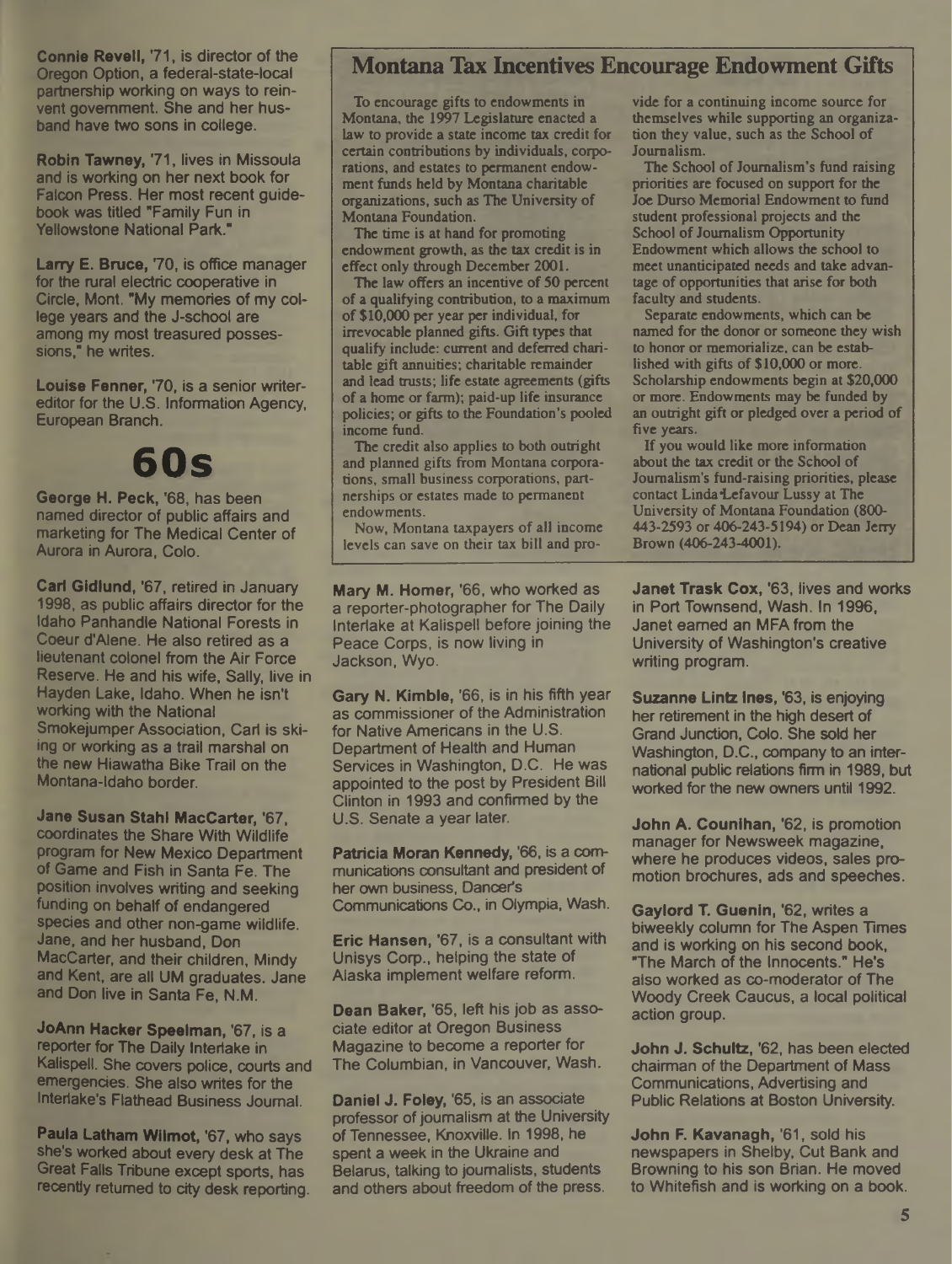## **50s**

Anne Thomas David, '59, lives with her husband in Thousand Oaks, Calif., where she works as a fabric artist and as a docent for the Ventura County Museum of History and Art. She spends • summers at her cabin in Whitefish.

Richard Warden, '57, has worked as a consultant for unions and public interest organizations since retiring after nearly 20 years as legislative director for the United Auto Workers in Washington, D.C.

Kay Blaszek Boll, '57, retired in 1997 as a middle school principal and now supervises student teachers at Cal-State Bakersfield.

Bob Giliuly, '57, has retired after a distinguished career as a reporter and editor at The Great Falls Tribune. Bob, who now lives in Anaconda, recently published "One Man's Montana," a collection of his Trib columns.

Farrell C. Stewart, '57, retired last spring from the university relations department at Montana State University-Billings.

Virginia McBride Altman, '56, has been teaching art history, specializing in the ancient arts of Egypt, Greece and Rome, at UC-Davis, UC-Berkeley and Cai-State Hayward.

Kim Forman, '56, teaches classes in the Communications Department at Seattle University and is enjoying semiretirement after 25 years with Burlington Northern Corp, communications.

Ann Thomson Beaman, '55, retired in 1997 after nearly 14 years as an aide for several Florida state legislators, including a speaker of the state house.

Carla Beck, '55, reports that she's retired from paid activity. Nevertheless, she's producing a newsletter for a small Episcopal parish in western Maryland and doing peer support and advocacy for families with loved ones suffering from depression and manic depression (bipolar) illness.

Virginia Smith, '53, is lecturing and writing on religion and religioius education. Virginia, who lives in Billings, recently produced a series of eight videos called "Scripture from Scratch," plus a participant manual and facilitator's guide. The project also entails a monthly publication that she co-edits.

Ross M. Hagen, '52, has retired after 54 years in the news and public relations business, including 17 years with The Associated Press in Helena, Denver, Atlanta, Birmingham and Boston. His career took him from the Selma march to the Masters Golf Tournament, from the 1964 GOP national convention to Sen. Edward Kennedy's accident at Chappaquiddick. "It has been one heck of a ride that was launched by UM's firstrate J-school," he says.

Doug Dean, '51, is driving a school bus for disabled children for Beach Transportation in Missoula. "I still play golf every day and make all the Griz home games," he reports.

M. William Stellman, '51, and his wife, Barbara, celebrated their 50th anniversary. He retired in 1992 after 42 years of educational and practical communications work, including 28 years at the University of Idaho.

Jean K. French, '50, is vice president of Client Editorial Services for Coffey Communications in Walla Walla, Wash. The company produces magazines and newsletters for the hospital and managed care industry.

Sterling Soderlind, '50, is enjoying retirement in Short Hills, N.J. He writes us that he enjoys reading the Kaimin on the Internet. He hopes to attend the 50th anniversary of his Rhodes Scholar Class of 1950 next year.

## **40s**

J.J. Wuerthner Jr., '49, underwent open-heart surgery last spring but says he's doing well. He retired for a month in 1988, but has worked ever since for the U.S. Census Bureau's National Health Study. He lives in Springfield, Va.

Keith Crandell, '49, is a columnist for The Villager, a community weekly in Greenwich Village, New York City. He also works part-time for a local senior citizens' advocacy organization. He was named to the Village Hall of Fame in 1996. He and his wife have four children, one of whom is practicing journalism.

Jean Bartley Freese, '48, has been volunteering and doing freelance writing and editing after her retirement in 1991 as wire editor of The Miles City Star.

Jean E. Dineen Caton, '47, reports that she is retired and "goofing with the computer." "I still occasionally address my

friends with the Ed Dugan expression, 'Dear Brethren and Cisterns,'" she writes

Lorraine E. (Griffith) Lindahl, '45, lives in Minneapolis, Minn., where she does resettlement and advocacy work for refugees.

Jack Hallowell, '42, is enjoying retirement after a distinguished career in news and public relations. Jack, who retired in 1995, lives in the Denver area. He was among the American soldiers who liberated the German concentration camp Dachau. After the military, Jack returned to Montana and worked at The Great Falls Tribune and later became executive secretary to Gov. Tim Babcock. In 1973, Jack moved to the U.S. Department of Energy where he worked as a liaison officer until 1985, when he became a public affairs representative for the U.S. Fish and Wildlife Service in Denver.

After a friendship of nearly 60 years, Betty Ellen McGuin, '42, married Jack McGuin, '42, on August 2, 1997. They met as freshmen at UM in 1938. She studied journalism and he majored in fine arts. She later returned to UM in 1968 to earn a teaching certificate and he picked up an MFA degree in 1953.

Verna Green Smith, '40, is the volunteer editorial director for the Oasis Institute in St. Louis, Missouri. Verna, who earned a doctorate after J-school, says hopes to see all her classmates at Homecoming next year for their 60th reunion.

## **30s**

John A. Willard, '38, is enjoying retirement in Billings after a distinguished career in news and public relations. He helped create UM's Bureau of Business and Economic Research and worked as a reporter for Montana dailies and as an outdoor columnist for regional newspapers and magazines. He wrote and published six books on Western history, wildlife and art. From 1970 until his retirement in 1981, John managed Burlington Northern Railroad's public relations efforts in Montana, Wyoming, Idaho and North Dakota.

Celia Caffin Risen, '35, has recently published "Some Jewels of Maine, Jewish Maine Pioneers." Along with her degree in journalism, she has a master's in guidance and counseling from the University of Cincinnati. Before her retirement, she worked as a social worker and teacher in Pennsylvania, Ohio, Maryland, Maine and Ethiopia. She lives in Bethesda, M.D.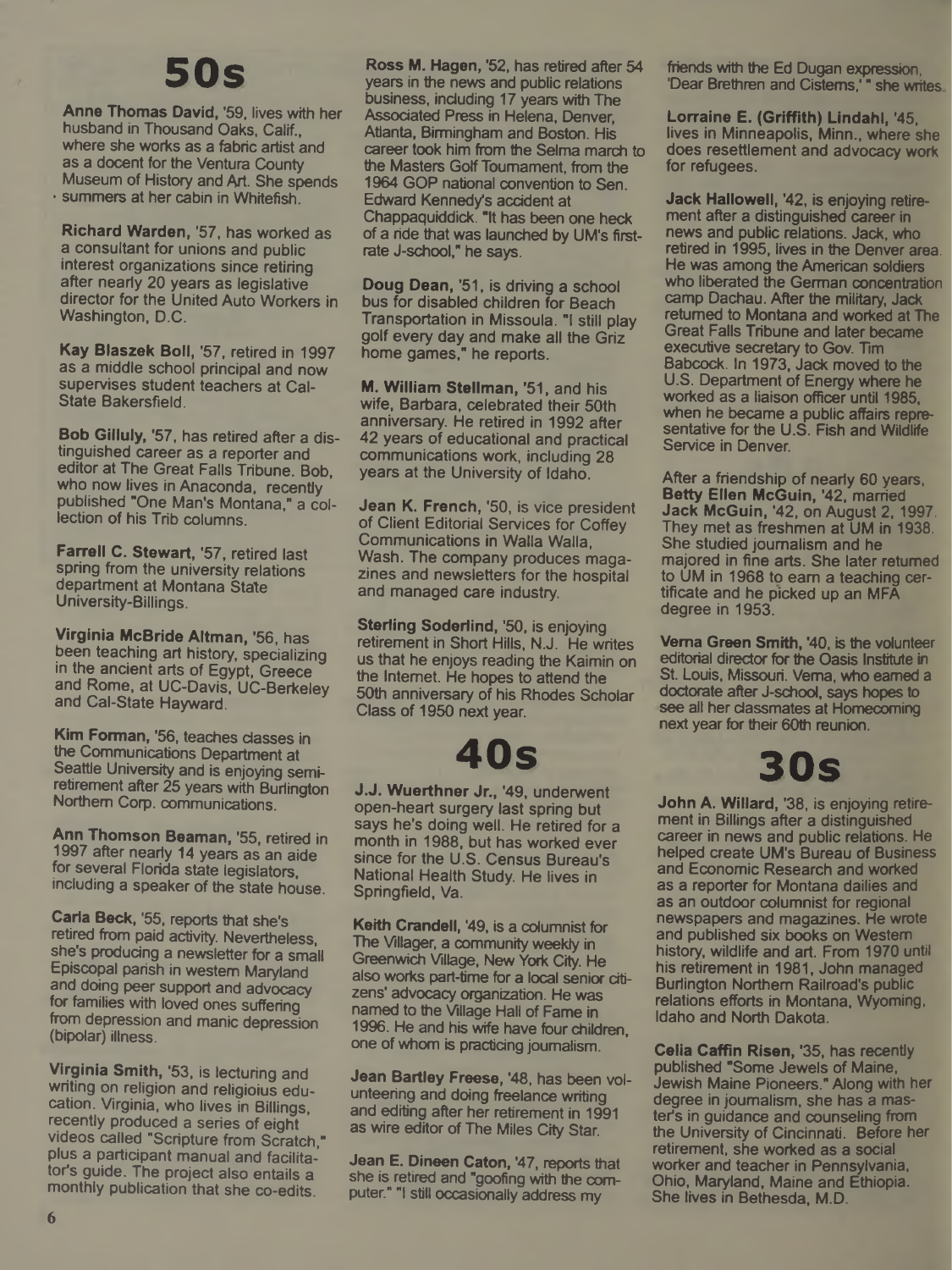George Crawford Adams, a former editor of The Anaconda Standard and the last Kaimin editor to be elected by the student body, died Nov. 18,1997, in Great Falls. He was 88. Adams began his 39-year newspaper career with The Montana Standard in 1933. He later worked for the wire services in Butte and in 1938 became editor of The Anaconda Standard. He retired in 1972 as editor of the Montana Standard's Anaconda Bureau

Rita Gray Beatty, a 1952 graduate of the School of Journalism, was killed on Oct. 13, 1997, in a fire at her home in Green Valley, Ariz. Rita worked on the Kaimin during her UM years. She wrote "The DDT Myth," published in 1972. She taught music and painted with oils. She and her husband, Benjamin W. Beatty, moved to Green Valley after his retirement from high school teaching in Silicon Valley. The couple operated a florist business. Rita is survived by her husband in Green Valley and four children.

Margery Hunter Brown, described by colleagues as "a beacon of integrity" who shaped the history of Montana and its law school, died in January 1998. She was 69. Brown, who held degrees in journalism ('50), political science, history and law from the University of Montana, was an expert in natural resource law, environmental law and Indian law. From 1976 to 1993, she was a faculty member of the UM School of Law, serving as assistant dean, associate dean and acting dean. She was a founder of the UM Indian Law Clinic, the first ofits kind in the nation. She was an associate justice on the Confederated Salish and Kootenai Tribes' Court of Appeals, a member of the Montana Human Rights Commission and a member of the Montana Constitution Convention Commission. She and her husband founded the Bigfork Summer Playhouse. Before her legal career, Margery worked as a reporter and editor for The Great Falls Tribune, as an instructor at Northern Montana College, and as an editorial associate with the State Historical Society of Wisconsin in Madison.

Maibelle Mohrherr Christy, who came to Montana as a child in a covered wagon and earned a journalism degree from UM in 1926, died Jan, 26, 1999, in Park Ridge, Ill. She was 97. At UM, Christy earned varsity letters in basketball and fencing. She also was a member of the school's rifle team. After her graduation, Christy had several careers. In addition to teaching in a one-room school, she worked as a reporter, nurse, secretary and social worker, not retiring until she was 80 years old.

Charles Henry Crouse, a real estate broker and federal agriculture specialist who attended UM's School of Journalism, died Aug. 19, 1998, at his home in Bozeman. He was 81. Crouse served with the U.S. Army in Europe during World War II, and later worked for the U.S. Department of Agriculture's Stabilization and Conservation Service. A member of several civic and fraternal organizations, Crouse also worked with the Montana Historical Society and the Gallatin County Historical Society.

## **----------------Obituaries-----------------**

Shirley Scott Gianelli, a 1945 graduate of the School of Journalism, died Aug. 2, 1997, in Monterey, Calif. She was 75 and had suffered from Parkinson's disease. Bom in Great Falls, Gianelli had lived in Pebble Beach, Calif., for 23 years before her death She was a homemaker who was active in parent-teacher organizations. Gianelli, whose husband of 50 years, William Gianelli, had been an assistant Army secretary and chairman of the Panama Canal Commission, was buried in Arlington National Cemetery.

William D. "Scotty" James, longtime editor of The Great Falls Tribune and a 1941 UM graduate, died July 13,1999, in Great Falls. He was 83. Executive editor of the Tribune from 1968 until his retirement in 1983, James fought to improve the state's mental hospitals and was known as a strong supporter of higher education. He was honored by the Montana Newspaper Association as a Master Editor in 1996. As a UM student, James was editor of The Montana Kaimin. He later worked at papers in Helena and Lewistown and in North Dakota and Utah before joining the Tribune as a reporter in 1947.

Robert E. Jones, a 1934 UM journalism graduate, died May 21,1998, in Missoula, the city where he was bom and whose growth he later helped guide. He was 86. Jones was a civic leader who campaigned for three new bridges over the Clark Fork River, helped plan the construction of St. Patrick Hospital and served as president of the Missoula Chamber ofCommerce. He served as a flight instructor in the U.S. Naval Reserve and later became a real estate developer. Well-known as a local historian, Jones liked to note that he was bom on Rattlesnake Creek near its junction with the Clark Fork River, a spot visited more than a century earlier by Meriwether Lewis.

Robert P. Lathrop, a retired executive editor of The Great Falls Tribune and member of the Class of \*37, died Feb. 8,1998, in Great Falls. He was 83. Lathrop began his 44-year newspaper career as a tough crime and general assignment reporter for The Great Falls Leader, where he worked alongside Joseph Kinsey Howard. He was named city editor of both the Tribune and Leader in 1965 and was later managing editor of the Leader until it folded in 1970. He became associate editor of the Tribune and later executive editor. Survivors include his wife, Lucy, and one daughter.

Thomas C. Mather, a prominent Great Falls business and member of the Class of '41, died in March of 1988 in Great Falls. He was 81. After stints in the wholesale grocery and distributing businesses, Mather established Tom Mather and Associates, a real estate development firm that developed many Great Fallsarea subdivisions. In 1996 he sold the business and opened Mather Realty, a home-based property management firm. He is survived by two daughters and two step-daughters,

Thomas E. Mooney, a 1932 UM graduate who founded the Montana state news bureau for Lee Newspapers, died Feb. 25,1999, in Las Vegas. He was 87. After leaving the University, where he was editor of The Montana Kaimin, Mooney covered the Montana Legislature for The Helena Independent Record. He later became managing editor of The Montana Standard in Butte, but returned to Helena to launch the Lee State Bureau. Called a "protector of the English language" by one former colleague, Mooney resigned from Lee in 1968 to become press secretary for then-Gov. Tim Babcock. A series he wrote about the state's criminal code earned him an award from the State Bar of Montana in 1970.

Aline Mosby, the first woman assigned by a major news service to cover the Kremlin and later Beijing, died Aug. 7, 1998, in Escondido, Calif. She was 76. A 1943 graduate of the School of Journalism, Mosby covered everything from Hollywood gossip to world affairs during her 50 years as ajournalist. She joined United Press International in 1943. She opened the UPI's Beijing bureau in 1972. That assignment followed her work as a correspondent in Moscow, where she interviewed a young Lee Harvey Oswald, who had renounced his U.S. citizenship. A Missoula native, Mosby served UPI in Hollywood, Paris and New York City before retiring in 1984 to freelance for various magazines and newspapers, including The New York Times. She received an honorary degree from UM in 1985.

Henry J. Pratt, who worked for the National Park Service for almost three decades, died June 20,1997, at the age of 67. After receiving his bachelor's degree from UM in 1952, Pratt joined the U.S. Army, serving in Okinawa as a public information officer during the Korean War. He joined the National Park Service in 1957 and before his retirement in 1984, he had earned a master's in public administration from American University and worked in Yellowstone, Grand Teton and Great Smoky Mountains national parks and in Park Service offices in Omaha, Denver and Washington, D. C. Henry published more than 1,000 articles in such publications as The Saturday Evening Post, Elks Magazine and the Army Reserve Magazine.

Warren N. Reichman, a former Missoulian city editor and longtime publisher of The Madisonian, died Sept. 2,1997. He was 78. Reichman graduated from the School of Journalism in 1947 but his college years were interrupted by World War II. He served with the U.S. Navy in the Pacific. After the war, Reichman and his wife, Wilma, settled in Missoula, where he worked as The Missoulian's city editor. In 1952 he bought The Madisonian in Virginia City and ran the paper for 18 years. In 1970, he went to work for Artcraft Pinters in Bozeman. He retired in 1983.